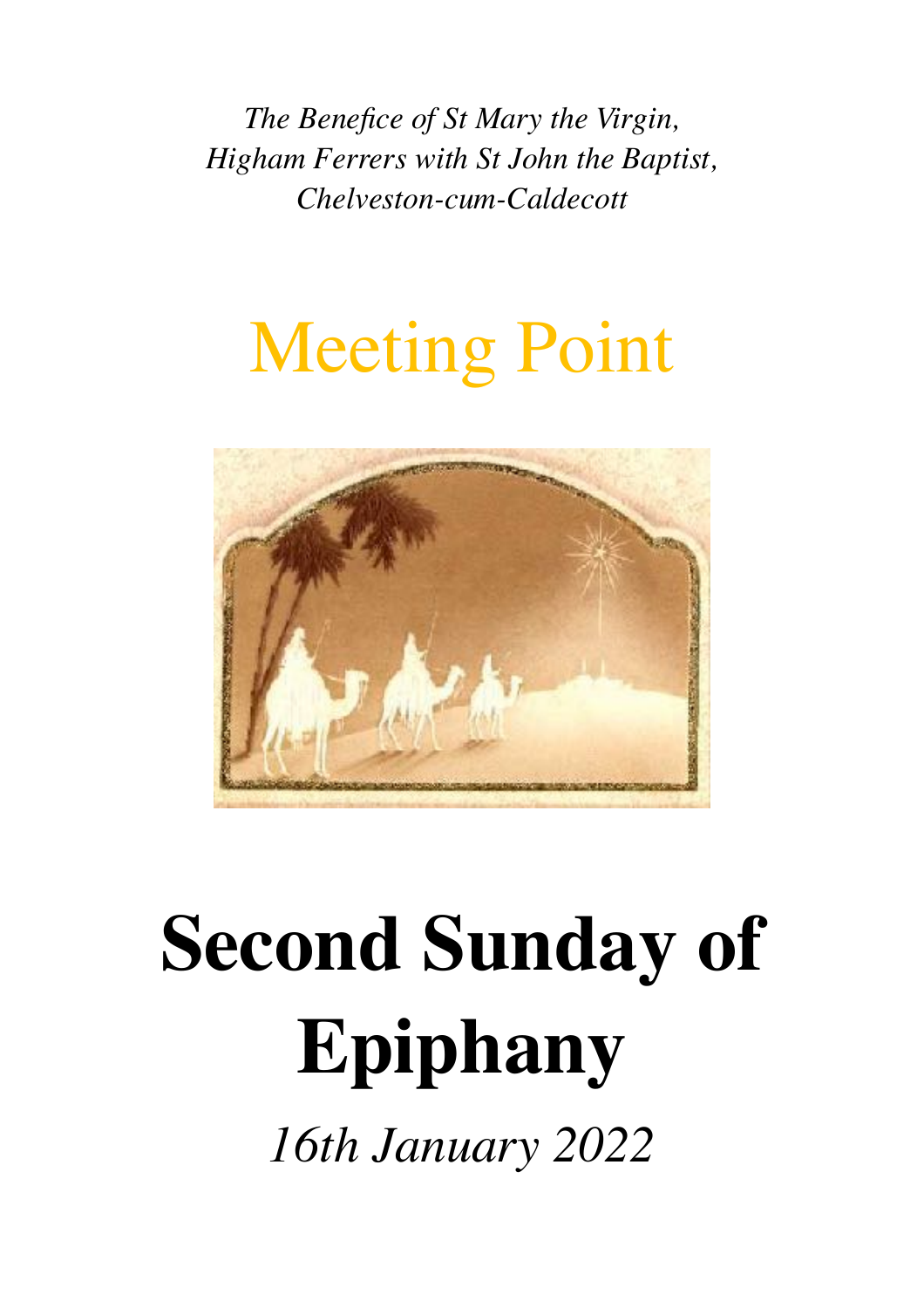## **W**elcome to our online Worship

As Sunday Services now take place in our churches, our Online Worship continues in 'Meeting Point' – we are joined together as one worshipping family through our services at home and in church through the seasons of the Church Year and the themes of the Gospel. Sunday Meeting Point helps us deepen our faith as we explore readings from scripture and experiences from our day to day lives.

*In this week's service we join Our Lord at the marriage in Cana of Galilee and take inspiration from the account and listen to hymns suitable for a marriage service* 

*Many thanks to all who have helped with this Online Service*

*Introduction - Paul*



#### *Hymn*

**Love divine, all loves excelling, joy of heav'n, to earth come down, fix in us thy humble dwelling, all thy faithful mercies crown. Jesus, thou art all compassion, pure, unbounded love thou art. Visit us with thy salvation; enter ev'ry trembling heart.**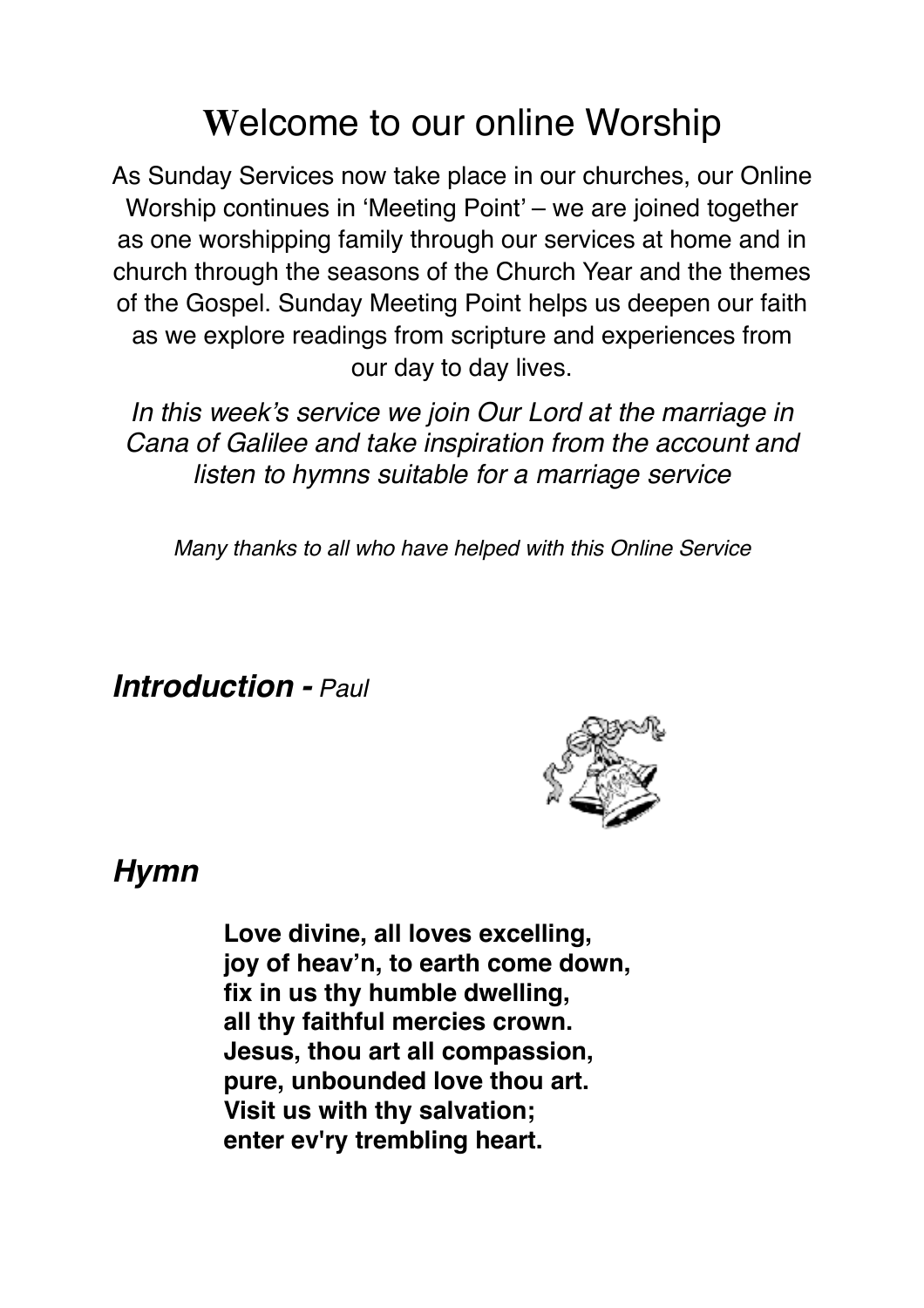**Come, Almighty, to deliver, let us all thy life receive. Suddenly return, and never, nevermore they temples leave. Thee we would be always blessing, serve thee as thy hosts above, pray, and praise thee without ceasing, glory in thy perfect love.**

**Finish, then, thy new creation; true and spotless let us be. Let us see thy great salvation perfectly restored in thee. Changed from glory into glory, till in heav'n we take our place, till we cast our crowns before thee,** *WORDS – Charles Wesley (1707 – 1788) MUSIC – William Rowlands (1860 – 1937)*

#### *Acclamation - Michelle*

Arise, shine; for your light has come, **and the glory of the Lord has risen upon you.** 'From the rising of the sun to its setting **my name is great among the nations,' says the Lord.**

All kings shall fall down before him; **all nations shall do him service.**

> I will give you as a light to the nations, **that my salvation may reach to the end of the earth.**

The Lord will be your everlasting light **and your God will be your glory.**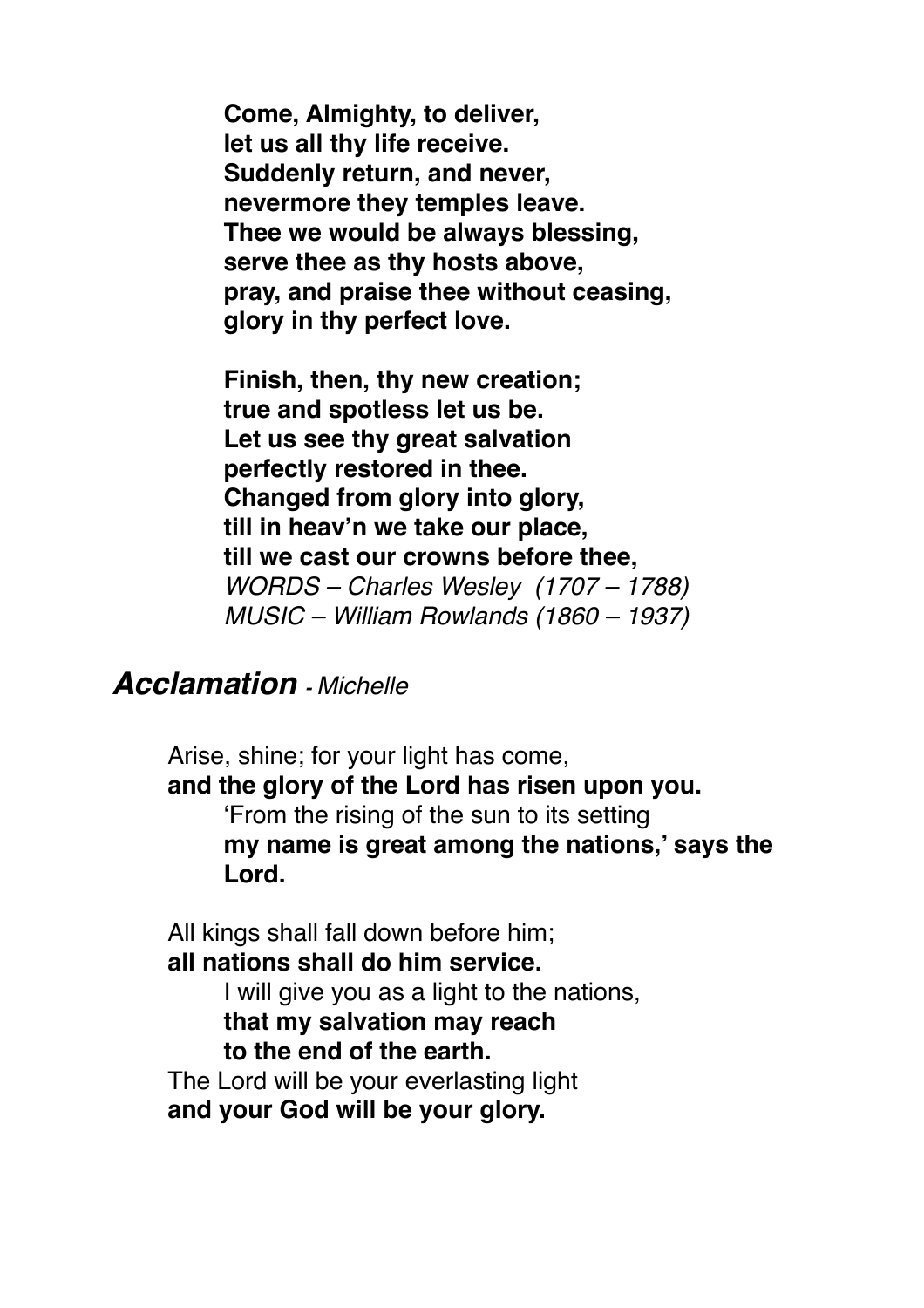## *The Collect - Paul*

Almighty God, whose Son revealed in signs and miracles the wonder of your saving presence: renew your people with your heavenly grace,

and in all our weakness sustain us by your mighty power; through Jesus Christ your Son our Lord,

who is alive and reigns with you, in the unity of the Holy Spirit, one God, now and for ever. **Amen.**

#### *Gospel* – John 2:1-11 – *read by Ruth*

On the third day there was a wedding in Cana of Galilee, and the mother of Jesus was there. Jesus and his disciples had also been invited to the wedding. When the wine gave out, the mother of Jesus said to him, "They have no wine." And Jesus said to her, "Woman, what concern is that to you and to me? My hour has not yet come."



His mother said to the servants, "Do whatever he tells you." Now standing there were six stone water jars for the Jewish rites of purification, each holding twenty or thirty gallons.

Jesus said to them, "Fill the jars with water." And they filled them up to the brim. He said to them, "Now draw some out, and take it to the chief steward." So they took it. When the steward tasted the water that had become wine, and did not know where it came from (though the servants who had drawn the water knew), the steward called the bridegroom and said to him, "Everyone serves the good wine first, and then the inferior wine after the guests have become drunk. But you have kept the good wine until now."

Jesus did this, the first of his signs, in Cana of Galilee, and revealed his glory; and his disciples believed in him.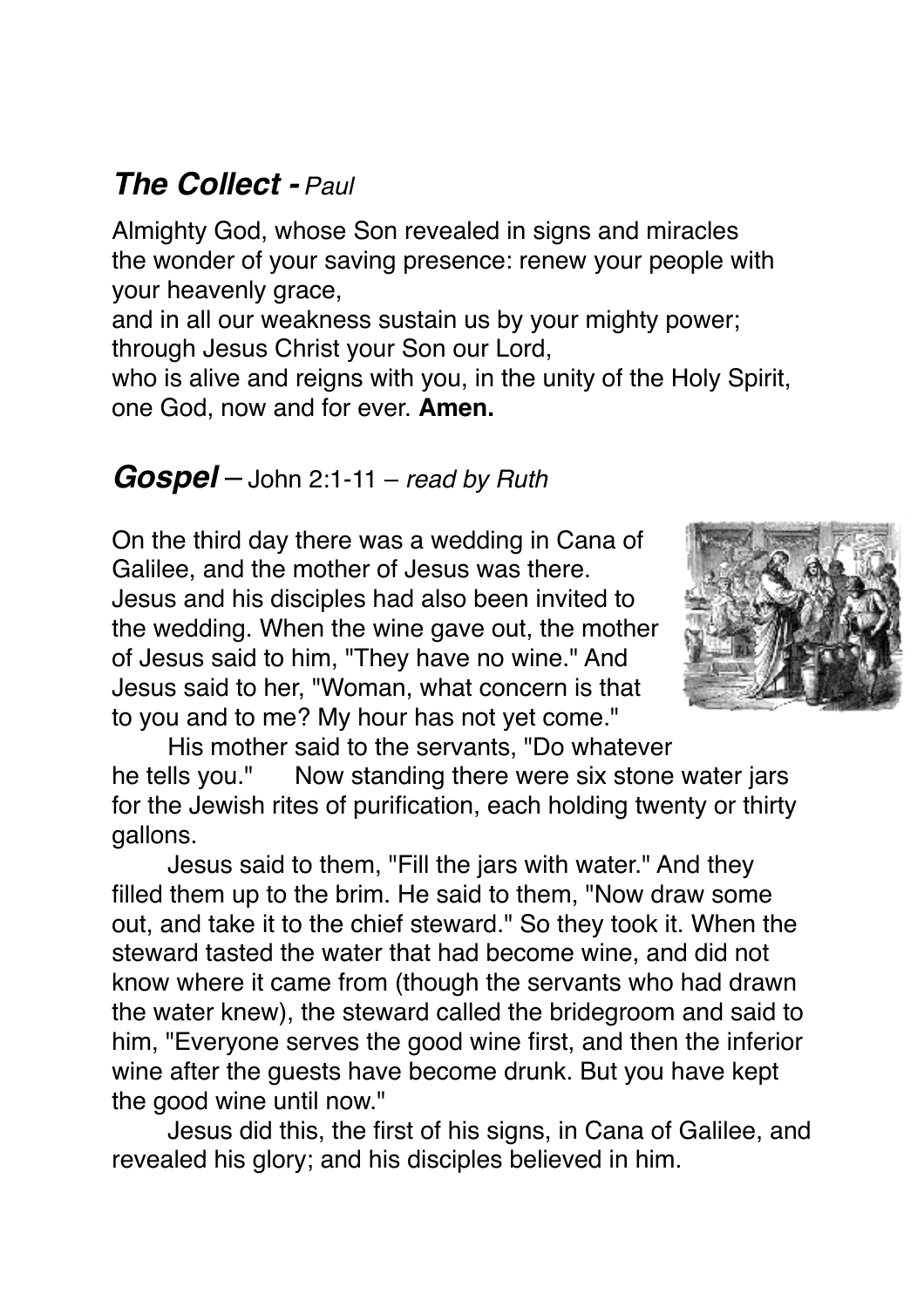## *Hymn*

**Make me a channel of your peace. Where there is hatred let me bring your love. Where there is injury, your pardon, Lord And where there's doubt, true faith in you.**

**Make me a channel of your peace Where there's despair in life, let me bring hope Where there is darkness, only light And where there's sadness, ever joy.**

**Oh, Master grant that I may never seek So much to be consoled as to console To be understood as to understand To be loved as to love with all my soul.**

**Make me a channel of your peace It is in pardoning that we are pardoned In giving to all men that we receive And in dying that we're born to eternal life.**

**Oh, Master grant that I may never seek So much to be consoled as to console To be understood as to understand To be loved as to love with all my soul.**

**Make me a channel of your peace It is in pardoning that we are pardoned In giving to all men that we receive And in dying that we're born to eternal life.**

*WORDS – attrib St Francis of Assissi TUNE – Sebastian Temple 1928 - 1997*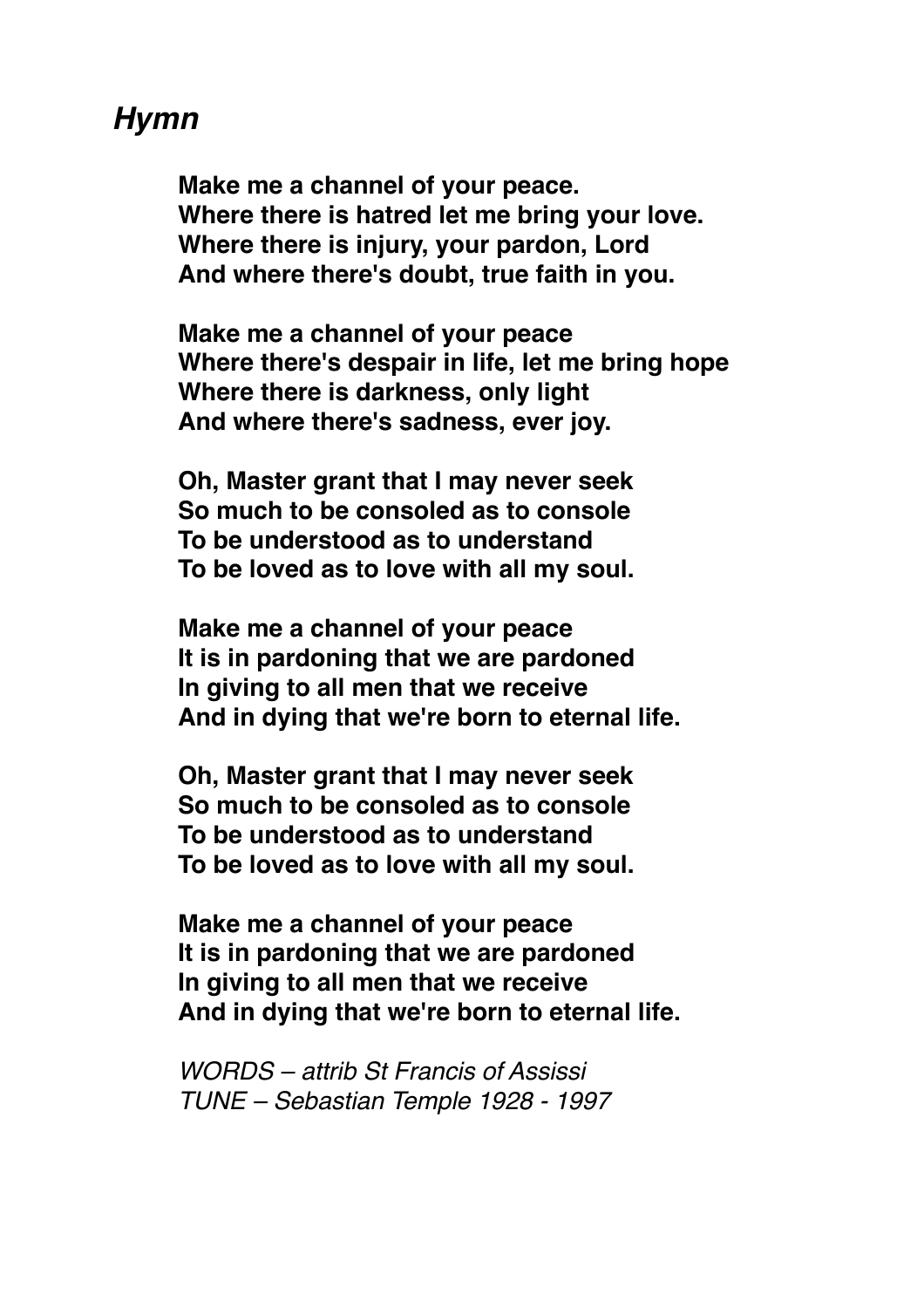**Homily** *from Michelle*



## *Hymn*

**O perfect Love, all human thought transcending, Lowly we kneel in prayer before Thy throne, That ours may be the love which knows no ending, Whom Thou forevermore dost join in one.**

**O perfect Life, be Thou their full assurance, Of tender charity and steadfast faith, Of patient hope and quiet, brave endurance, With childlike trust that fears not pain nor death.**

**Grant us the joy which brightens earthly sorrow; Grant us the peace which calms all earthly strife; And to life's day the glorious unknown morrow That dawns upon eternal love and life.**

*WORDS – Dorothy Frances Gurney (1858 – 1932) MUSIC – Joseph Barnby (1838 – 1896)*

*Prayers inspired by prayers in the marriage service – led by Lynda and Paul*

God of wonder and of joy: grace comes from you, and you alone are the source of life and love. Without you, we cannot please you; without your love, our deeds are worth nothing. Send your Holy Spirit, and pour into our hearts that most excellent gift of love, that we may worship you now with thankful hearts and serve you always with willing minds; through Jesus Christ our Lord. **Amen.**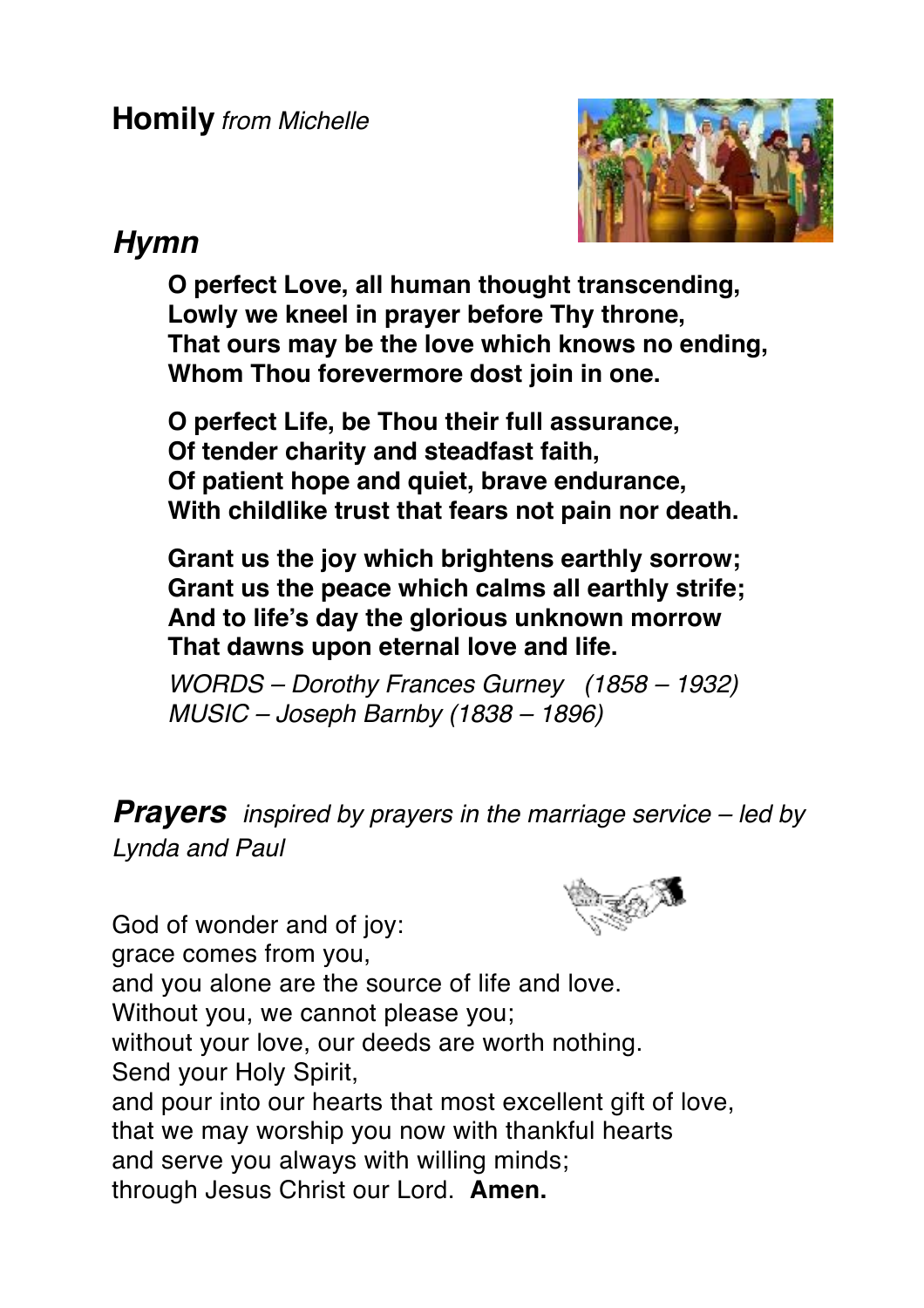Lord and Saviour Jesus Christ,

who shared at Nazareth the life of an earthly home: reign in the homes of us, your servants, as Lord and King; give us grace to minister to others as you have ministered to us,

and grant that by deed and word

they may be witnesses of your saving love

to those among whom they live;

for the sake of your holy name. **Amen.**

Eternal God, our maker and redeemer, as you once enriched the wedding at Cana when your Son turned water into wine, so by his presence now bring your joy to this day. May we drink deeply from your boundless love and know in our hearts the delights of your Holy Spirit.

#### **Amen.**

God of wonder and of joy: grace comes from you, and you alone are the source of life and love. Without you, we cannot please you; without your love, our deeds are worth nothing. Send your Holy Spirit, and pour into our hearts that most excellent gift of love, that we may worship you now with thankful hearts and serve you always with willing minds; through Jesus Christ our Lord. **Amen.**

## *The Lord's Prayer*

Rejoicing in the presence of God with us, as our Saviour taught us, so we pray:

## **Our Father, who art in heaven, Hallowed be thy name;**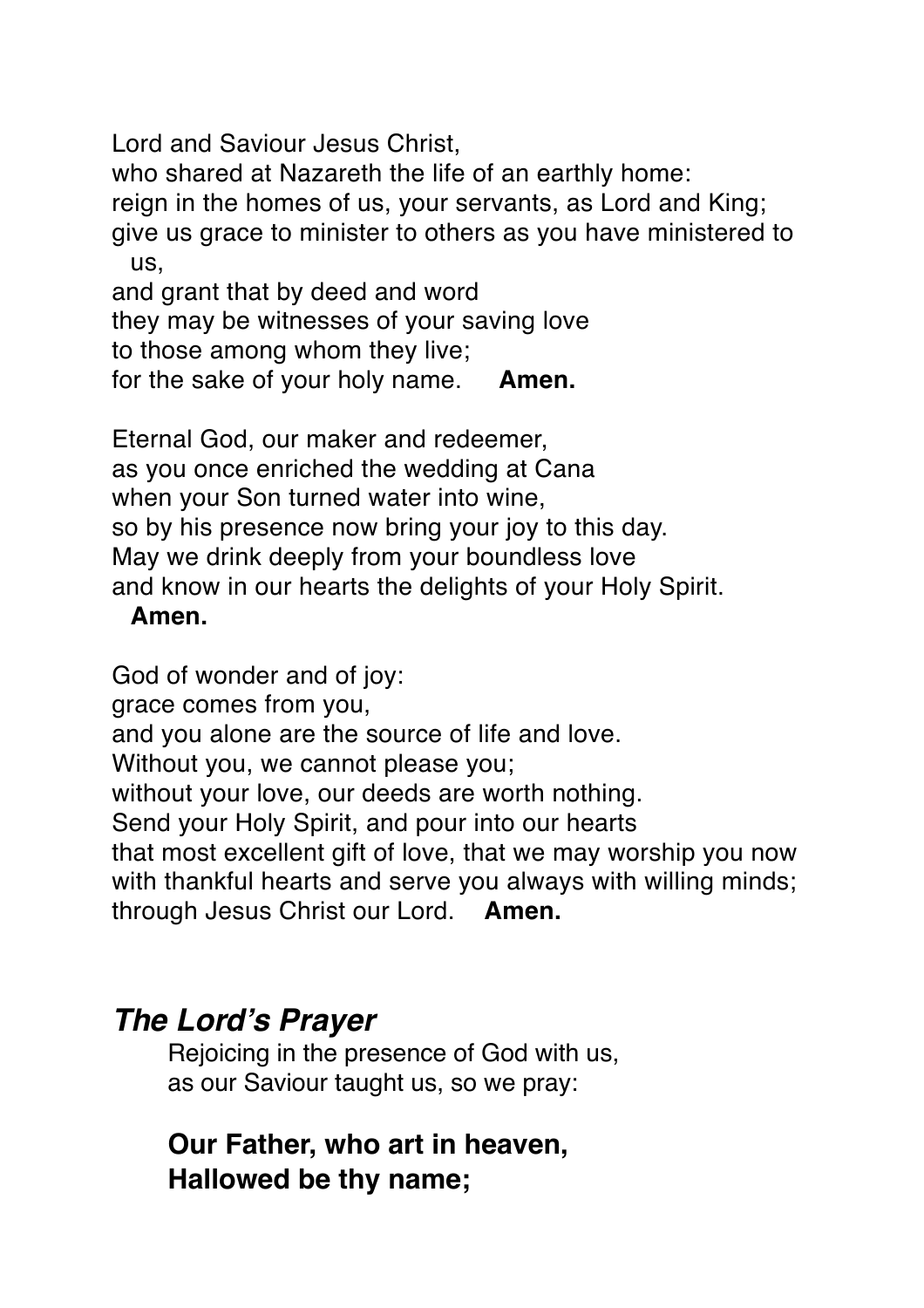**Thy kingdom come; Thy will be done; On earth as it is in heaven. Give us this day our daily bread. And forgive us our trespasses, As we forgive those who trespass against us. And lead us not into temptation; But deliver us from evil. For thine is the kingdom, The power, and the glory, For ever and ever. Amen.**



## *The Peace - Paul*

To crown all things there must be love. Let the peace of Christ rule in your hearts. The peace of the Lord be always with you **and also with you.**

Let us offer one another a sign of peace.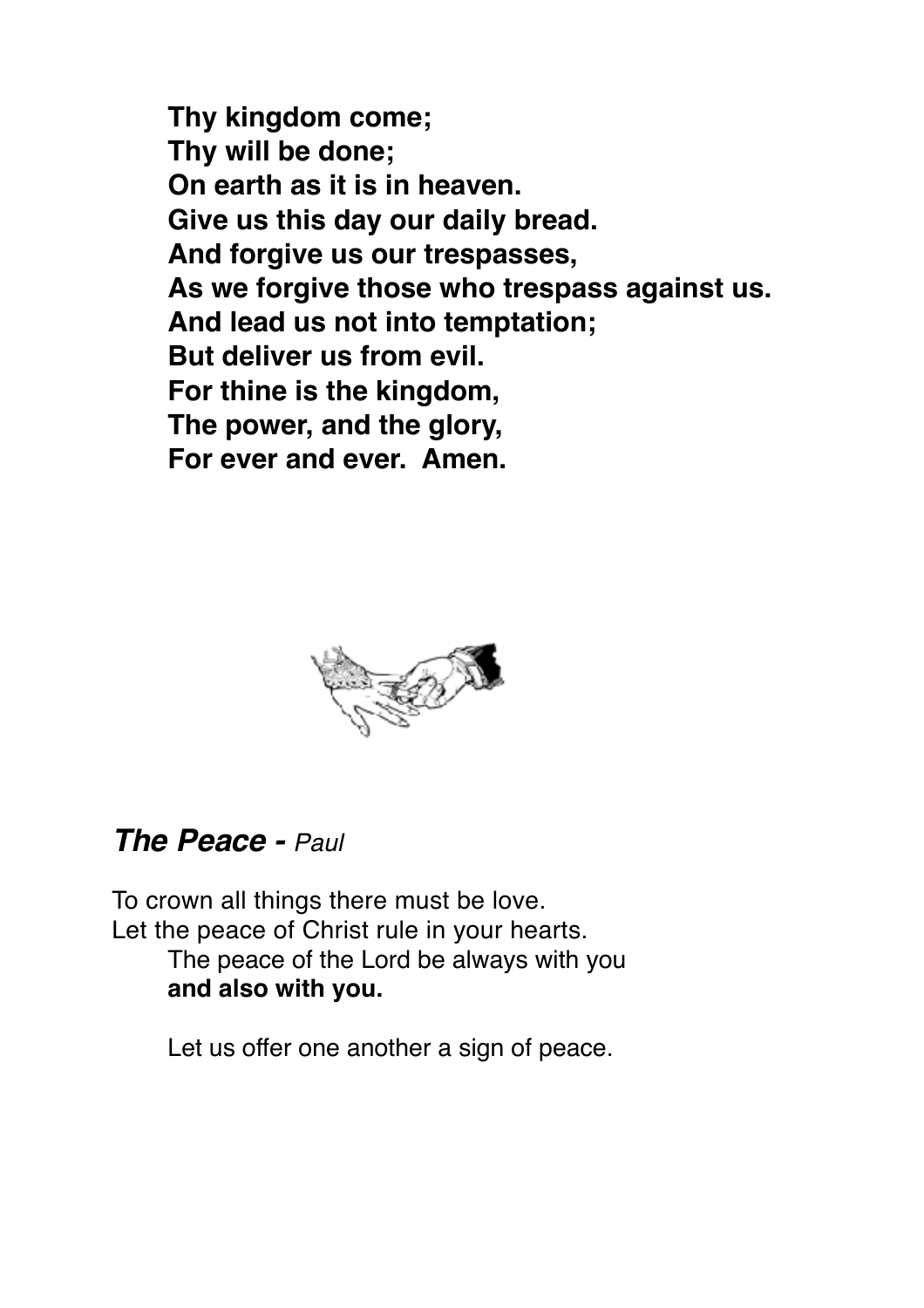## *HYMN*

**Lead us, heavenly Father, lead us o'er the world's tempestuous sea; guard us, guide us, keep us, feed us, for we have no help but thee; yet possessing every blessing, if our God our Father be.**

**Saviour, breathe forgiveness o'er us: all our weakness thou dost know; thou didst tread this earth before us, thou didst feel its keenest woe; lone and dreary, faint and weary, through the desert thou didst go.**

**Spirit of our God, descending, fill our hearts with heavenly joy, love with every passion blending, pleasure that can never cloy: thus provided, pardoned, guided, nothing can our peace destroy.**

*WORDS – James Edmeston (1791 – 1867) MUSIC – Ancient German tune (1847)*

## *Final Prayer - Paul*

Almighty Father, whose Son our Saviour Jesus Christ is the light of the world:

may your people, illumined by your word and our worship, shine with the radiance of his glory,

that he may be known, worshipped, and obeyed to the ends of the earth;

for he is alive and reigns, now and for ever.

#### **Amen.**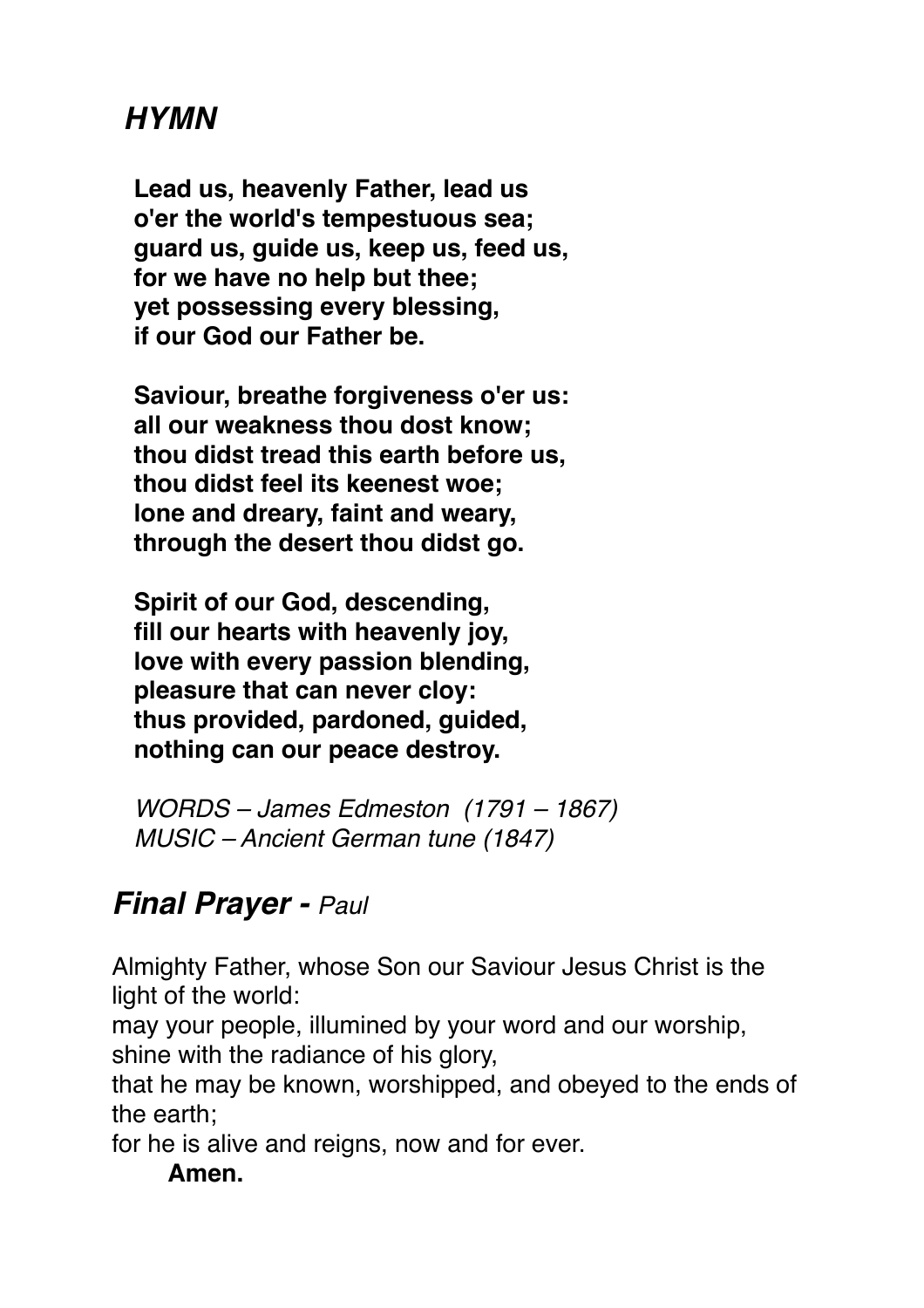## *Blessing - Paul*

The Lord bless you and keep you: The Lord make his face to shine upon you, and be gracious to you: The Lord lift up his countenance upon you and give you peace:

The Lord God almighty, Father, Son, and Holy Spirit, the holy and undivided Trinity, guard you, save you, and bring you to that heavenly city, where he lives and reigns for ever and ever. **Amen.**

## *A wedding hymn with a message in the tune? Brenda recalls her wedding day*

**Glorious things of you are spoken, Zion, city of our God; he whose word cannot be broken formed you for his own abode. On the Rock of Ages founded, what can shake your sure repose? With salvation's walls surrounded, you may smile at all your foes.**

**See, the streams of living waters, springing from eternal love, well supply your sons and daughters and all fear of want remove. Who can faint while such a river ever will their thirst assuage? Grace which, like the Lord, the giver, never fails from age to age.**